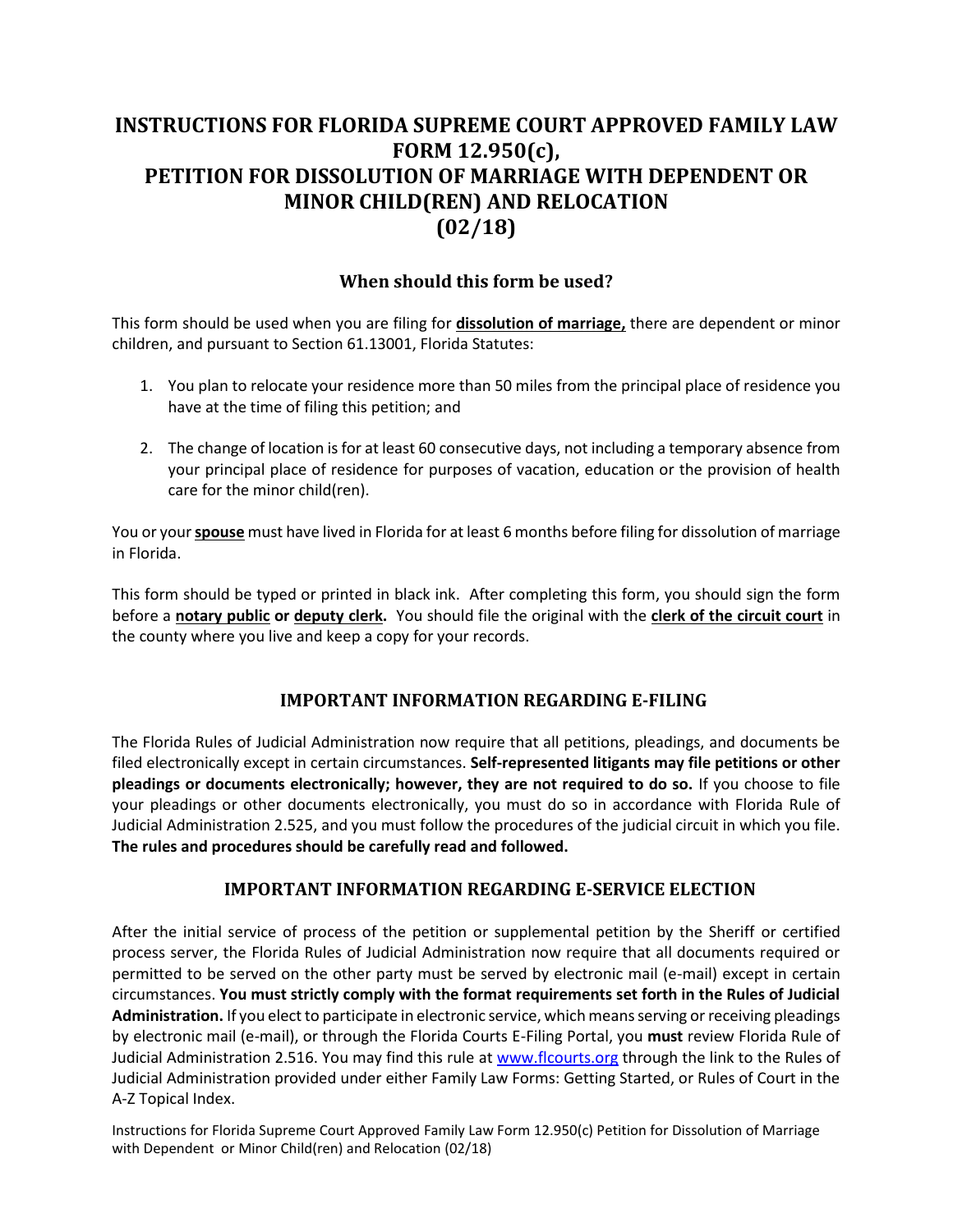**SELF-REPRESENTED LITIGANTS MAY SERVE DOCUMENTS BY E-MAIL; HOWEVER, THEY ARE NOT REQUIRED TO DO SO.** If a self-represented litigant elects to serve and receive documents by e-mail, the procedures must always be followed once the initial election is made.

 To serve and receive documents by e-mail, you must designate your e-mail addresses by using the  **Designation of Current Mailing and E-mail Address**, Florida Supreme Court Approved Family Law Form 12.915, and you must provide your e-mail address on each form on which your signature appears. Please **CAREFULLY** read the rules and instructions for: **Certificate of Service (General),** Florida Supreme Court Approved Family Law Form 12.914; **Designation of Current Mailing and E-mail Address**, Florida Supreme Court Approved Family Law Form 12.915; and Florida Rule of Judicial Administration 2.516.

# **What should I do next?**

 For your case to proceed, you must properly notify your spouse and every other person entitled to access or time-sharing with the child(ren) of the petition. "Other Person" means an individual who is not the parent but with whom the child resides pursuant to court order, or who has the right of access to, time- sharing with, or visitation with the child(ren). If you know where your spouse lives, you should use **personal service**. If you absolutely do not know where your spouse lives, you may use **constructive service**. You may also be able to use constructive service if your spouse or the other person resides in another state or country. However, if constructive service is used, other than granting a divorce, the court may only grant limited relief. For more information on constructive service, see **Notice of Action for Dissolution of Marriage**, Florida Supreme Court Approved Family Law Form 12.913(a), and **Affidavit of Diligent Search and Inquiry**, Florida Family Law Rules of Procedure Form 12.913(b). If your spouse is in the military service of the United States, additional steps for service may be required. See, for example, **Memorandum for Certificate of Military Service**, Florida Supreme Court Approved Family Law Form 12.912(a). In sum, the law regarding constructive service and service on an individual in the military service is very complex and you may wish to consult an attorney regarding these issues.

 If personal service is used, the **respondent** has 20 days to answer after being served with your petition. Your case will then generally proceed in one of the following three ways:

 **DEFAULT.** If after 20 days, your spouse has not filed an **answer**, you may file a **Motion for Default**, Florida Supreme Court Approved Family Law Form 12.922(a), with the clerk of court. Then, if you have filed all of the required papers, you may contactl the clerk, **family law intake staff**, or **judicial assistant** to set a **final hearing**. You must notify your spouse of the hearing by using a **Notice of Hearing (General)**, Florida Supreme Court Approved Family Law Form 12.923, or other appropriate notice of hearing form.

 **UNCONTESTED.** If your spouse files an answer that agrees with everything in your petition or an answer and waiver, **and** you have complied with **mandatory disclosure** and filed all of the required papers, you may contact the clerk, family law intake staff, or judicial assistant to set a final hearing. You must notify your spouse of the hearing by using a **Notice of Hearing (General)**, Florida Supreme Court Approved Family Law Form 12.923, or other appropriate notice of hearing form.

 **CONTESTED.** If your spouse files an answer or an answer and **counterpetition**, which disagrees with or denies anything in your petition, **and** you are unable to settle the disputed issues, you should file a **Notice**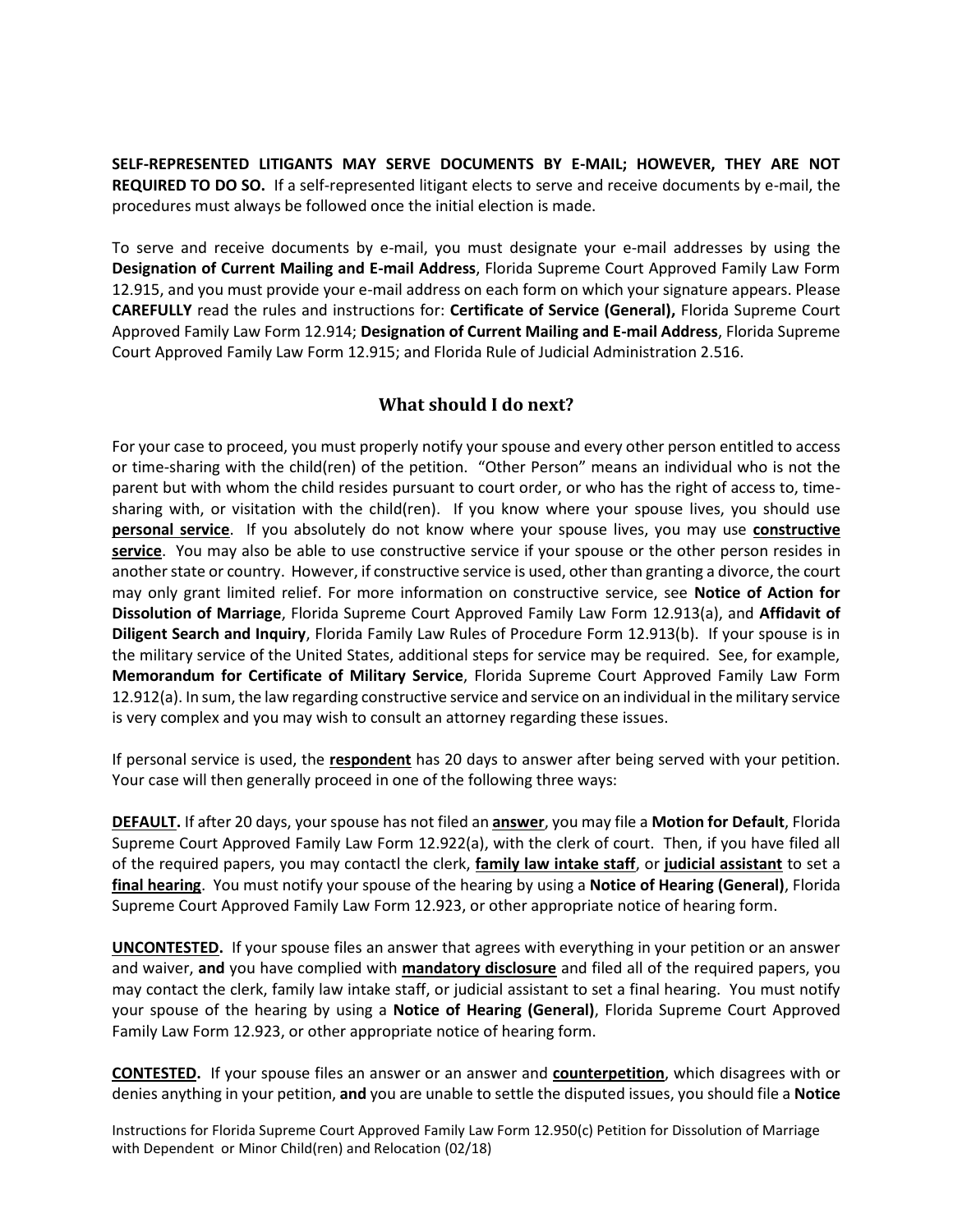**for Trial**, Florida Supreme Court Approved Family Law Form 12.924, after you have complied with mandatory disclosure and filed all of the required papers. Some circuits may require the completion of **mediation** before a final hearing may be set. You should contact the clerk, family law intake staff, or judicial assistant for instructions on how to set your case for trial (final hearing). If your spouse files an answer and counterpetition, you should answer the counterpetition within 20 days using an **Answer to Counterpetition**, Florida Supreme Court Approved Family Law Form 12.903(d).

## **Where can I look for more information?**

 **Before proceeding, you should read "General Information for Self-Represented Litigants" found at the beginning of these forms.** The words that are in **"bold underline"** in these instructions are defined there. For further information, see chapter 61, Florida Statutes.

# **Special notes...**

 If you do not have the money to pay the filing fee, you may obtain an Application for Determination of Civil Indigent Status from the clerk, fill it out, and the clerk will determine whether you are eligible to have filing fees deferred.

 If you want to keep your address confidential because you are the victim of sexual battery, aggravated child abuse, aggravated stalking, harassment, aggravated battery, or domestic violence, do not enter the **Confidential Filing of Address**, Florida Supreme Court Approved Family Law Form 12.980(h). address, telephone, and fax information at the bottom of this form. Instead, file a **Request for** 

With this form, you must also file the following:

- **Uniform Child Custody Jurisdiction and Enforcement Act (UCCJEA) Affidavit**, Florida Supreme Court Approved Family Law Form 12.902(d).
- are asking that child support be ordered in the final judgment. (If you do not know your spouse's **Child Support Guidelines Worksheet**, Florida Family Law Rules of Procedure Form 12.902(e), if you income, you may file this worksheet after his or her financial affidavit has been served on you.)
- **Affidavit of Corroborating Witness**, Florida Supreme Court Approved Family Law Form 12.902(i) OR photocopy of current Florida driver's license, Florida identification card, or voter's registration card (issue date of copied document must be at least six months before date case is actually filed with the clerk of the circuit court).
- **Marital Settlement Agreement for Dissolution of Marriage with Dependent or Minor Child(ren)**, an agreement on any or all of the issues. Florida Supreme Court Approved Family Law Form 12.902(f)(1), if you and your spouse have reached
- **Notice of Social Security Number**, Florida Supreme Court Approved Family Law Form 12.902(j).
- **Family Law Financial Affidavit**, Florida Family Law Rules of Procedure Form 12.902(b) or (c). (This must be filed with the petition if the petitioner seeks to establish child support. Otherwise, it must be filed within 45 days of service of the petition on the respondent.)
- **Certificate of Compliance with Mandatory Disclosure**, Florida Family Law Rules of Procedure Form 12.932. (This must be filed within 45 days of service of the petition on the respondent, if not filed at the time of the petition, unless you and your spouse have agreed not to exchange these documents.)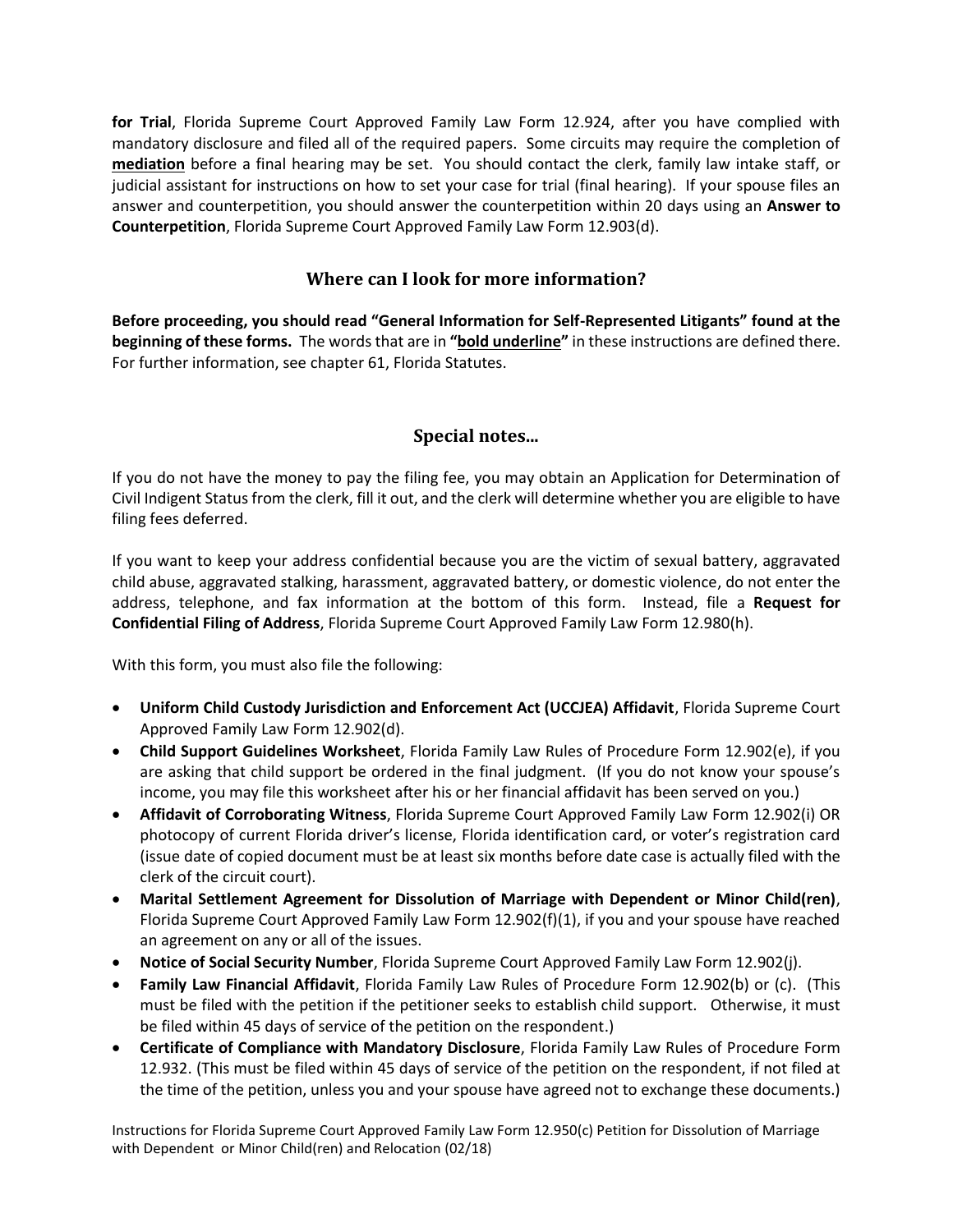**Parenting Plan**, Florida Supreme Court Approved Family Law Form 12.995(a), Safety-Focused Parenting Plan, Form 12.995(b), or Relocation/Long-Distance Parenting Plan, Form 12.995(c). If the parents have reached an agreement, a signed and notarized Parenting Plan should be attached. If the parents have not reached an agreement, a proposed Parenting Plan may be filed.

 **Updating Information.** A parent or other person seeking to relocate has a continuing duty to provide current and updated information required by the relocation statute when that information becomes known.

 **Parenting Plan and Time-Sharing. If** you and your spouse are unable to agree on parenting arrangements and a time-sharing schedule, a judge will decide for you as part of establishing a Parenting Plan. The judge will decide the parenting arrangements and time-sharing based on the child(ren)'s best interests. Regardless of whether there is an agreement, the court reserves jurisdiction to modify issues relating to the minor child(ren).

 The judge may request a **parenting plan recommendation** or appoint a **guardian ad litem** in your case. This means that a neutral person will review your situation and report to the judge concerning parenting issues. The purpose of such intervention is to be sure that the best interests of the child(ren) is (are) being served. For more information, you may consult section 61.13, Florida Statutes.

 A **parenting course** must be completed prior to entry of the final judgment. You should contact the clerk, family law intake staff, or judicial assistant about requirements for parenting courses where you live.

 Listed below are some terms with which you should become familiar before completing your petition. **If you do not fully understand any of the terms below or their implications, you should speak with an attorney before going any further.** 

- **Shared Parental Responsibility**
- **•** Sole Parental Responsibility
- **•** Supervised Time-Sharing
- **No contact**
- **Parenting Plan**
- **Parenting Plan Recommendation**
- **Time-Sharing Schedule**

 **Child Support. Both parents are required to provide financial support for their minor or dependent child(ren)**; however, the court may order one parent to pay child support to the other parent. Florida has adopted guidelines for determining the amount of child support to be paid. These guidelines are required to do the same. From your financial affidavits, you should be able to calculate the amount of child support that should be paid using the **Child Support Guidelines Worksheet**, Florida Family Law Rules of Procedure Form 12.902(e). Because the child support guidelines take several factors into consideration, change over time, and vary from state to state, your child support obligation may be more or less than based on the combined income of **both** parents and take into account the financial contributions of both parents and the number of overnights the child(ren) spend with each parent. You must file a **Family Law Financial Affidavit**, Florida Family Law Rules of Procedure Form 12.902(b) or (c), and your spouse will be that of other people in seemingly similar situations.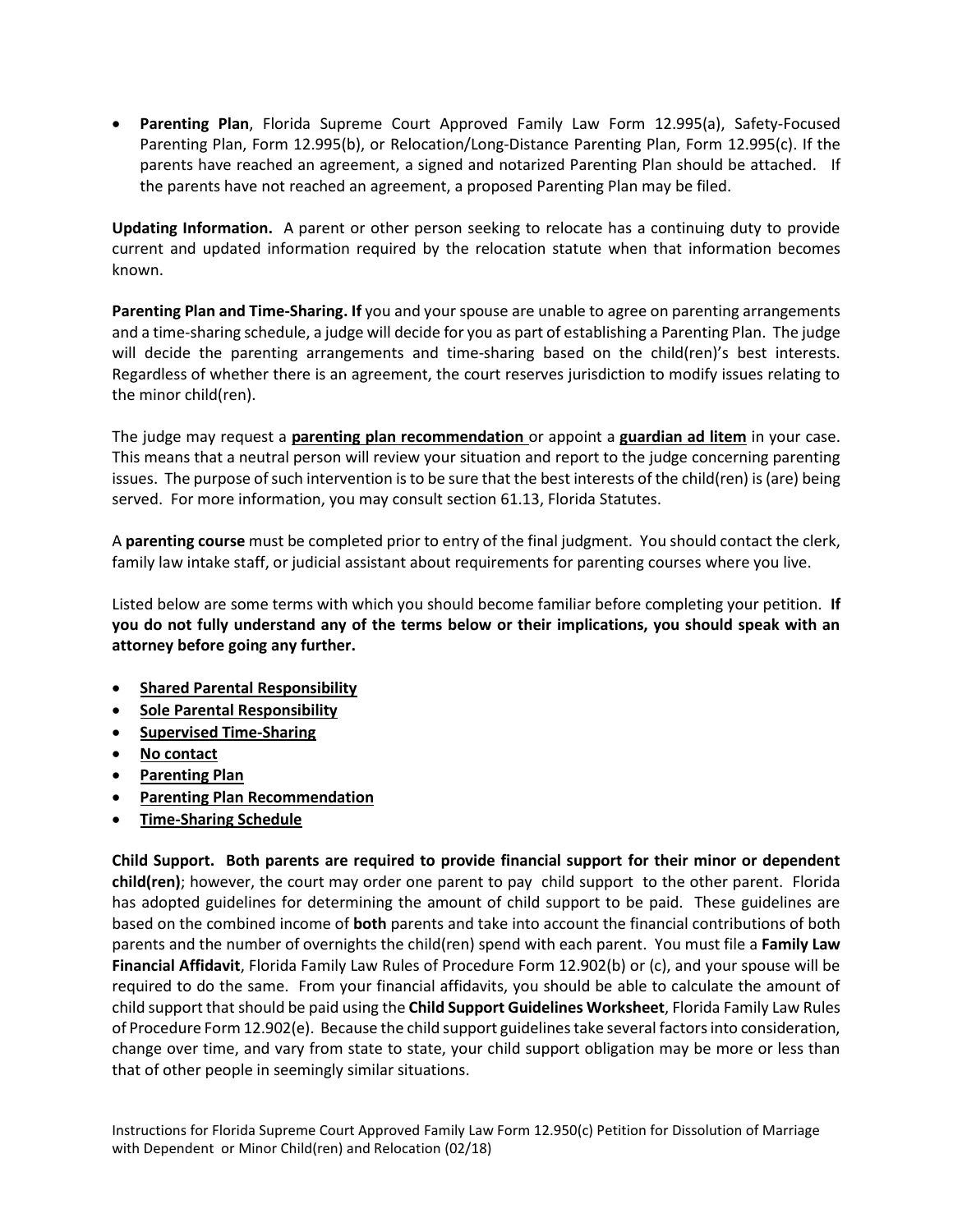**Alimony.** Alimony may be awarded to a spouse if the judge finds that one spouse has an actual need for it and that the other spouse has the ability to pay. **If you want alimony, you must request it in writing in the original petition. If you do not request alimony in writing before the final hearing, it is waived (you may not request it later).** You may request **permanent alimony**, **bridge-the-gap alimony, durational alimony,** and/or **rehabilitative alimony**. If alimony is awarded, the judge may order periodic payments, payments in lump sum, or both.

 **Marital/Nonmarital Assets and Liabilities.** Florida law requires an **equitable distribution** of **marital assets** and **marital liabilities**. "Equitable" does not necessarily mean "equal." Many factors, including child support, time-sharing, and alimony awards, may lead the court to make an unequal (but still equitable) distribution of assets and liabilities. **Nonmarital assets** and **nonmarital liabilities** are those assets and liabilities which the parties agree or the court determines belong to, or are the responsibility of, only one of the parties. If the parties agree or the court finds an asset or liability to be nonmarital, the judge will not consider it when distributing marital assets and liabilities.

 **Temporary Relief.** If you need temporary relief regarding temporary use of assets, temporary responsibility for liabilities, parental responsibility, relocation and time-sharing with child(ren), temporary  child support, or temporary alimony, you may file a **Motion for Temporary Support and Time-Sharing with Dependent or Minor Child(ren)**, Florida Supreme Court Approved Family Law Form 12.947(a) and a  **Motion for Temporary Relocation**, Florida Supreme Court Approved Family Law From 12.950(e). For more information, see the instructions for those forms.

 **Marital Settlement Agreement.** If you and your spouse are able to reach an agreement on any or all of  **or Minor Child(ren)**, Florida Supreme Court Approved Family Law Form 12.902(f)(1). Both of you must  sign this agreement before a **notary public** or **deputy clerk**. Any issues on which you are unable to agree the issues, you should file a **Marital Settlement Agreement for Dissolution of Marriage with Dependent**  will be considered **contested** and settled by the judge at the final hearing.

Parenting Plan. In all cases involving minor or dependent child(ren), a Parenting Plan shall be approved or established by the court. As you are seeking to relocate, the Parenting Plan must include a post- arrangements. If you and your spouse have reached an agreement, you should file a **Parenting Plan**, Florida Supreme Court Approved Family Law Form 12.995(a), a **Safety-Focused Parenting Plan**, Florida Supreme Court Approved Family Law Form 12.995(b), or a **Relocation/Long-Distance Parenting Plan,**  Florida Supreme Court Approved Family Law Form 12.995(c), which addresses the time-sharing schedule for the child(ren). If you have not reached an agreement, a proposed Parenting Plan may be filed. If the parties are unable to agree, a **Parenting Plan will be established by the court.**  relocation schedule for access and time-sharing together with the necessary transportation

 **Final Judgment Form.** These family law forms contain a **Final Judgment of Dissolution of Marriage with Dependent or Minor Child(ren)**, Florida Supreme Court Approved Family Law Form 12.990(c)(1), which the judge may use if your case is contested. If you and your spouse reach an agreement on all of the issues,  the judge may use a **Final Judgment of Dissolution of Marriage with Dependent or Minor Child(ren) (Uncontested)**, Florida Supreme Court Approved Family Law Form 12.990(b)(1). You should check with the clerk, family law intake staff, or judicial assistant to see if you need to bring a final judgment with you to the hearing. If so, you should type or print the heading, including the circuit, county, case number, division, and the parties' names, and leave the rest blank for the judge to complete at your hearing or trial.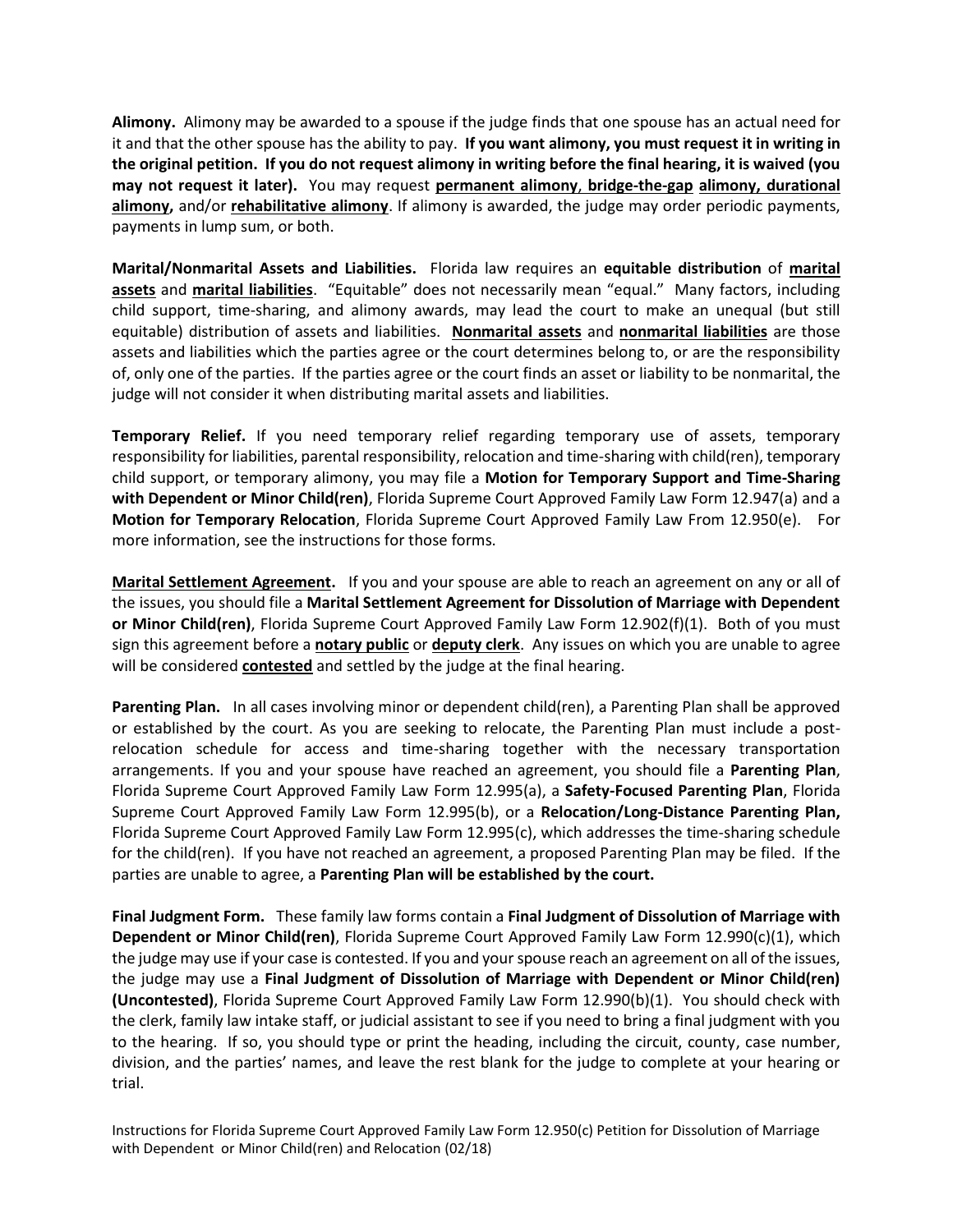**Nonlawyer.** Remember, a person who is NOT an attorney is called a nonlawyer. If a nonlawyer helps you fill out these forms, that person must give you a copy of a **Disclosure from Nonlawyer**, Florida out these forms also **must** put his or her name, address, and telephone number on the bottom of the Family Law Rules of Procedure Form 12.900(a), before he or she helps you. A nonlawyer helping you fill last page of every form he or she helps you complete.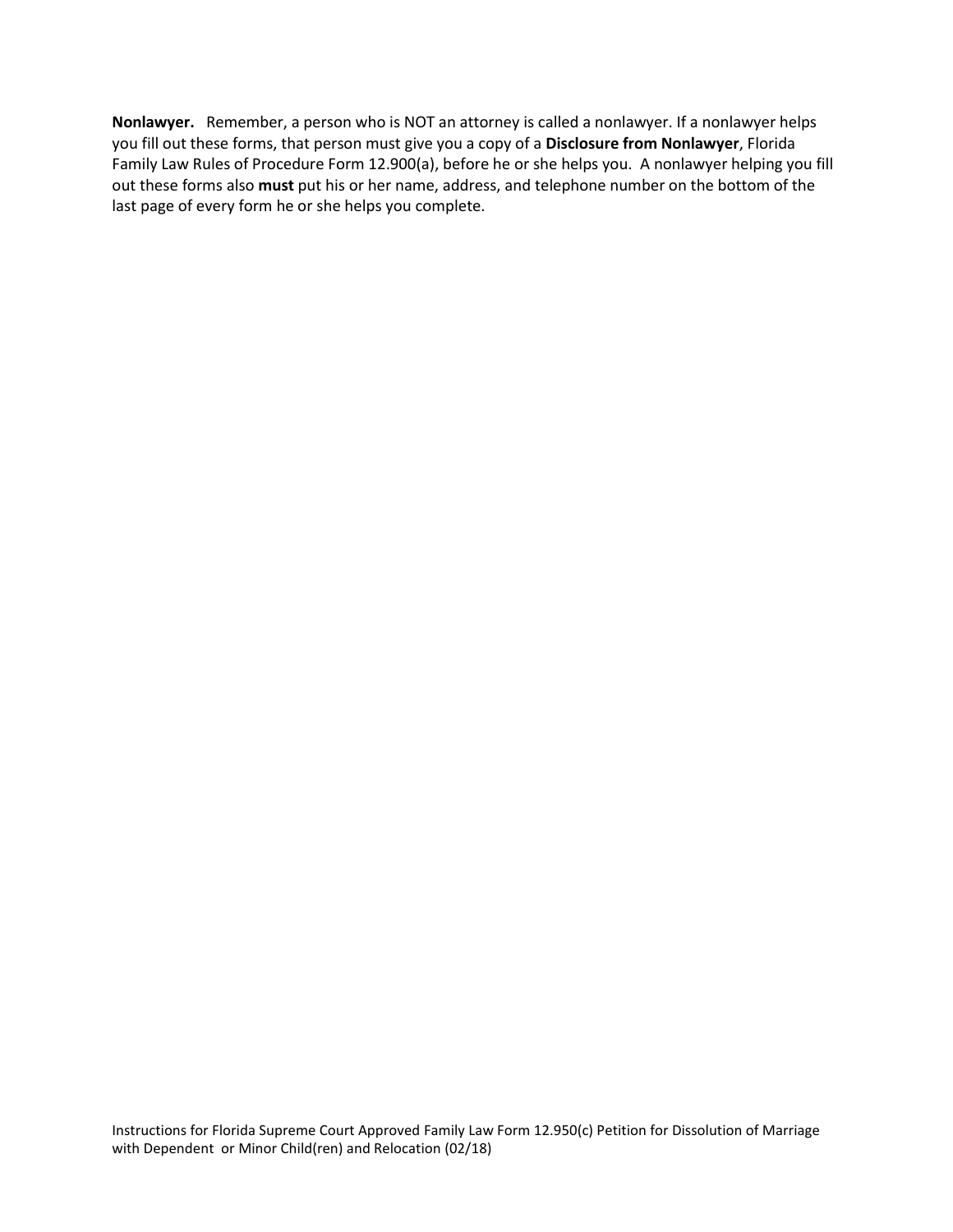IN THE CIRCUIT COURT OF THE \_\_\_\_\_\_\_\_\_\_\_\_\_\_\_\_\_\_\_\_\_ JUDICIAL CIRCUIT, IN AND FOR \_\_\_\_\_\_\_\_\_\_\_\_\_\_\_\_\_\_\_\_\_\_\_\_\_\_\_\_\_\_ COUNTY, FLORIDA

> Case No: \_\_\_\_\_\_\_\_\_\_\_\_\_\_\_\_\_\_\_\_\_\_\_\_ Division: \_\_\_\_\_\_\_\_\_\_\_\_\_\_\_\_\_\_\_\_\_\_\_\_

In Re: The Marriage of

\_\_\_\_\_\_\_\_\_\_\_\_\_\_\_\_\_\_\_\_\_\_\_\_\_\_\_\_\_\_\_\_\_\_\_\_\_\_\_\_, Petitioner ,

And

Respondent.

\_\_\_\_\_\_\_\_\_\_\_\_\_\_\_\_\_\_\_\_\_\_\_\_\_\_\_\_\_\_\_\_\_\_\_\_\_\_\_,

# **PETITION FOR DISSOLUTION OF MARRIAGE WITH DEPENDENT OR MINOR CHILD(REN) AND RELOCATION**

|    | $I,$ {full legal name} _                                                                                                                                                                                                                                                                                       | the |  |  |  |
|----|----------------------------------------------------------------------------------------------------------------------------------------------------------------------------------------------------------------------------------------------------------------------------------------------------------------|-----|--|--|--|
|    | Petitioner, being sworn, certify that the following statements are true:                                                                                                                                                                                                                                       |     |  |  |  |
| 1. | JURISDICTION/RESIDENCE<br><b>Detitioner</b> $\Box$ Respondent $\Box$ Both Spouses has/have lived in Florida for at least six (6)<br>months before the filing of this Petition for Dissolution of Marriage.                                                                                                     |     |  |  |  |
| 2. | Petitioner {Choose only <b>one</b> } $\boxed{\phantom{a}}$ is $\boxed{\phantom{a}}$ is not a member of the military service.<br>Respondent <i>{Choose only one}</i> $\Box$ is $\Box$ is not a member of the military service.                                                                                  |     |  |  |  |
| 3. | <b>MARRIAGE HISTORY</b><br>Date of marriage: {month, day, year} [1] Date of marriage and many states of marriage: {month, day, year}<br>Place of marriage: {city, county, state}<br>Date of separation: {month, day, year}<br>Date of separation: {month, day, year}<br>$\Box$ ( Indicate if approximate).     |     |  |  |  |
| 4. | DEPENDENT OR MINOR CHILD(REN)<br>{Indicate all that apply}<br>Petitioner is pregnant. Baby is due on: {date} _________________________________<br>a.<br><b>Example 1</b> Respondent is pregnant. Baby is due on: $\{date\}$<br>b.<br>$\perp$ The minor (under 18) child(ren) common to both parties are:<br>c. |     |  |  |  |
|    | Name(s)<br><b>Birth Date(s)</b>                                                                                                                                                                                                                                                                                |     |  |  |  |
|    |                                                                                                                                                                                                                                                                                                                |     |  |  |  |
|    |                                                                                                                                                                                                                                                                                                                |     |  |  |  |
|    |                                                                                                                                                                                                                                                                                                                |     |  |  |  |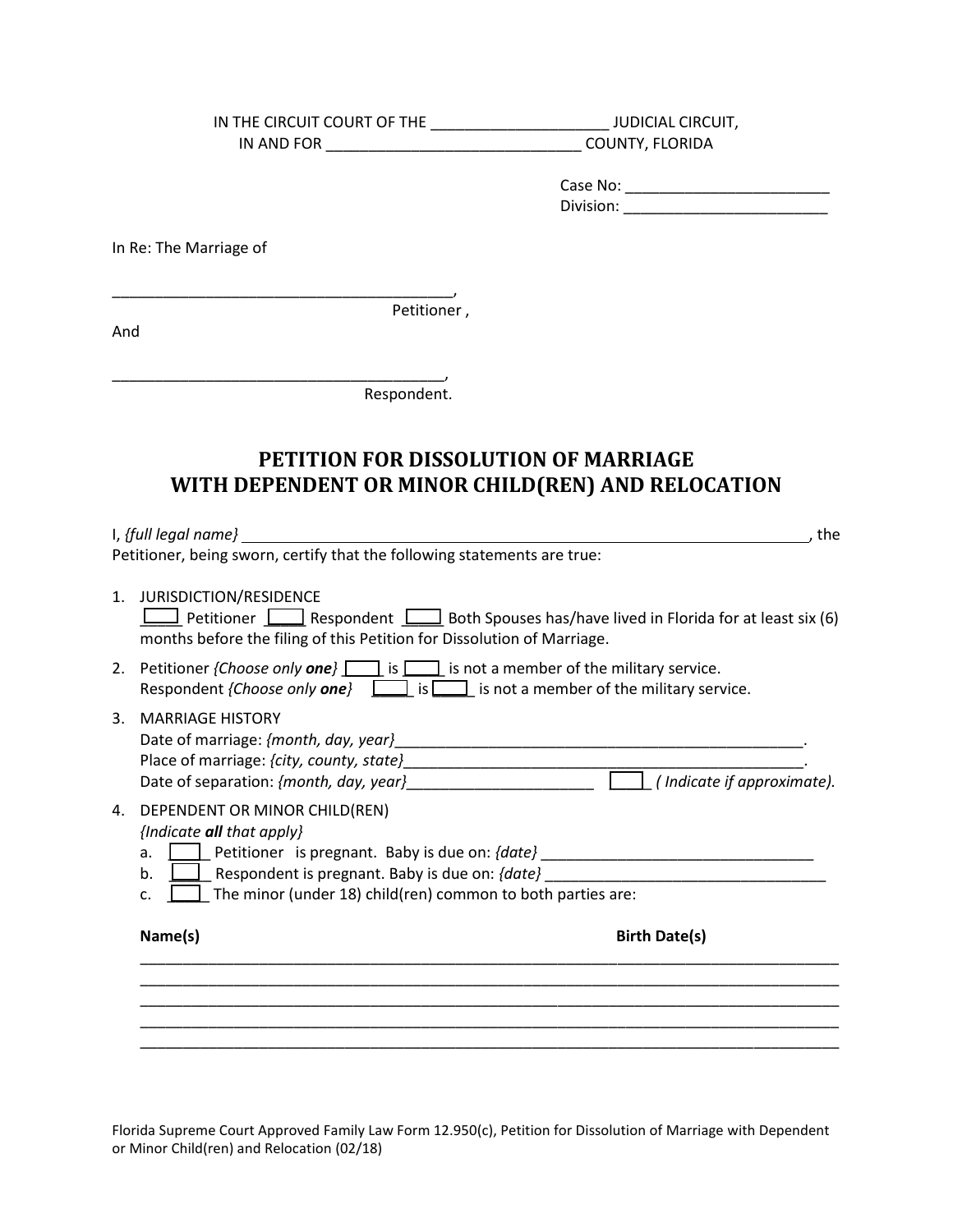both parties are: d. \_\_\_\_\_The minor child(ren) born or conceived during the marriage who are **not** common to

|    | Name(s)                                                                                                                                                                                                                                                                          | <b>Birth Date(s)</b>                                                                                                                                                                            |
|----|----------------------------------------------------------------------------------------------------------------------------------------------------------------------------------------------------------------------------------------------------------------------------------|-------------------------------------------------------------------------------------------------------------------------------------------------------------------------------------------------|
|    | The birth parent(s) of the above minor child(ren) is/are {name(s) and address(es)}:                                                                                                                                                                                              |                                                                                                                                                                                                 |
|    | upon the parties due to a mental or physical disability are:<br>Name(s)                                                                                                                                                                                                          | e. $\Box$ The child(ren) common to both parties who are 18 or older but who are dependent<br><b>Birth Date(s)</b>                                                                               |
| 5. | or (c) {Choose only <b>one</b> } $\Box$ has been filed or will be filed.                                                                                                                                                                                                         | A completed Family Law Financial Affidavit, Florida Family Law Rules of Procedure Form 12.902(b)                                                                                                |
| 6. | A completed Uniform Child Custody Jurisdiction and Enforcement Act (UCCJEA) Affidavit, Florida<br>Supreme Court Approved Family Law Form 12.902(d), is filed with this petition. (You must complete<br>and attach this form in a dissolution of marriage with minor child(ren)). |                                                                                                                                                                                                 |
| 7. | A completed Notice of Social Security Number, Florida Supreme Court Approved Family Law Form<br>12.902(j), is filed with this petition.                                                                                                                                          |                                                                                                                                                                                                 |
| 8. | This petition for dissolution of marriage should be granted because:<br>{Choose only one}<br>$\Box$ The marriage is irretrievably broken.<br>a.                                                                                                                                  |                                                                                                                                                                                                 |
|    | <b>OR</b>                                                                                                                                                                                                                                                                        |                                                                                                                                                                                                 |
|    | b.                                                                                                                                                                                                                                                                               | One of the parties has been adjudged mentally incapacitated for a period of 3 years prior<br>to the filing of this petition. A copy of the Judgment of Incapacity is attached to this Petition. |

#### **SECTION I. MARITAL ASSETS AND LIABILITIES**

*{Choose only one}* 

1.  $\Box$  There are no marital assets or liabilities.

#### **OR**

2. **\_\_\_\_** There are marital assets or liabilities. All marital and nonmarital assets and liabilities are (or will be) listed in the financial affidavits, Florida Family Law Rules of Procedure Form 12.902(b) or (c), to be filed in this case.

 *{Choose all that apply}*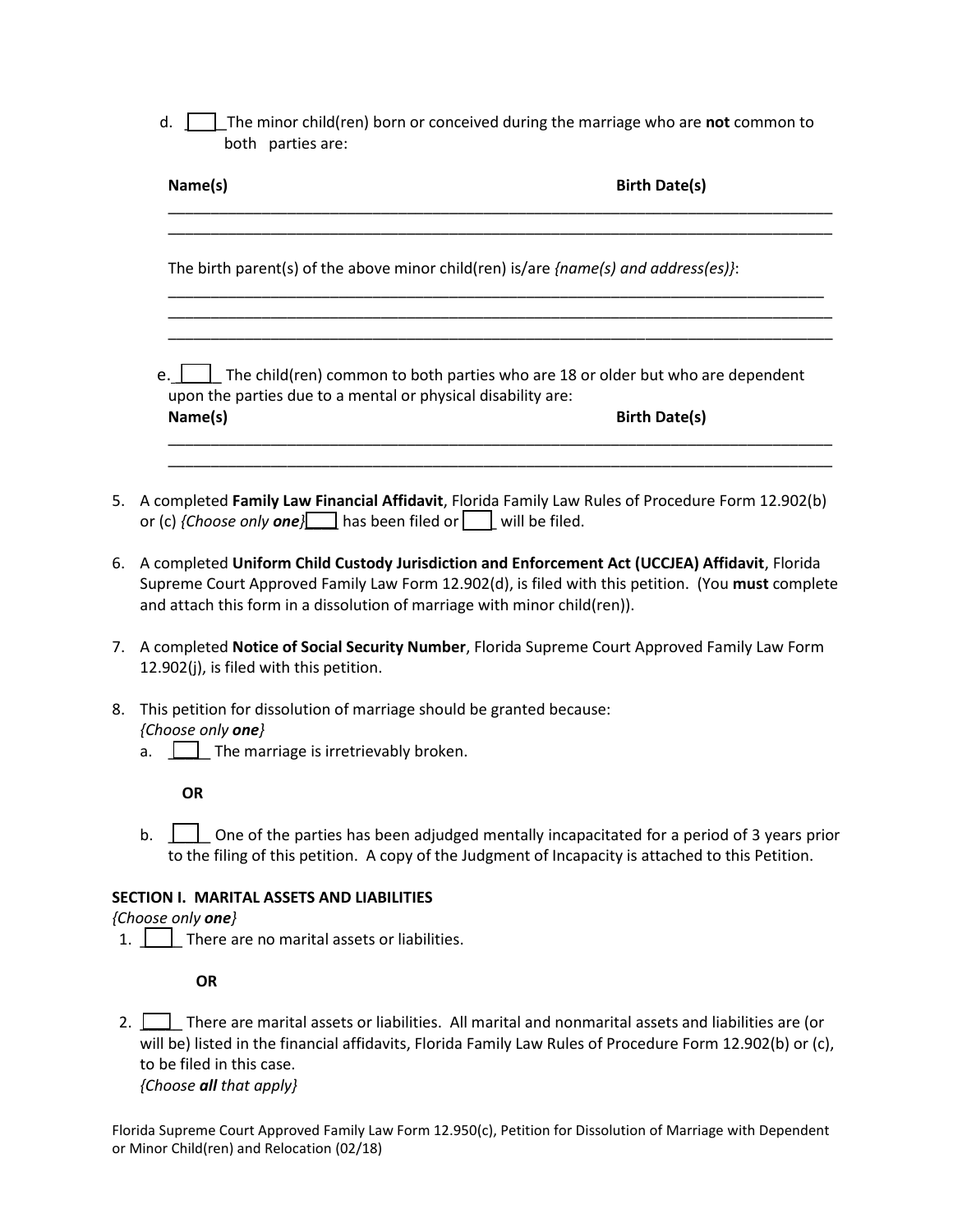| a.          | All marital assets and liabilities have been divided by a written agreement between the<br>parties, which is attached, to be incorporated into the final judgment of dissolution of marriage.<br>(The parties may use Marital Settlement Agreement for Dissolution of Marriage with Dependent<br>or Minor Child(ren), Florida Supreme Court Approved Family Law Form 12.902(f)(1)).                                                                                                                                                                                                                                                                                                                                                                     |
|-------------|---------------------------------------------------------------------------------------------------------------------------------------------------------------------------------------------------------------------------------------------------------------------------------------------------------------------------------------------------------------------------------------------------------------------------------------------------------------------------------------------------------------------------------------------------------------------------------------------------------------------------------------------------------------------------------------------------------------------------------------------------------|
| b.          | The Court should determine how the assets and liabilities of this marriage are to be<br>distributed, under section 61.075, Florida Statutes.                                                                                                                                                                                                                                                                                                                                                                                                                                                                                                                                                                                                            |
| $C_{\star}$ | Petitioner should be awarded an interest in the other spouse's property because:                                                                                                                                                                                                                                                                                                                                                                                                                                                                                                                                                                                                                                                                        |
| 1.          | SECTION II. SPOUSAL SUPPORT (ALIMONY)<br>{Choose only one}<br><b>EXECUTE:</b> Petitioner forever gives up any right to spousal support (alimony) from Respondent.                                                                                                                                                                                                                                                                                                                                                                                                                                                                                                                                                                                       |
| 2.          | <b>OR</b><br>$\perp$ Petitioner requests that the Court order Respondent to pay spousal support (alimony) to<br>Petitioner, who claims that he or she has a need for the support that he or she is requesting and<br>that Respondent has the ability to pay that support. Spousal support (alimony) is requested in the<br>amount of \$______________ every $\boxed{\phantom{2}}$ week $\boxed{\phantom{2}}$ other week $\boxed{\phantom{2}}$ month, or $\boxed{\phantom{2}}$ other<br>Lattitude of the same continuing until {date or sequence of date of the sequence of the sequence of the sequence of $\theta$ and continuing until {date or<br>Explain why the Court should order the other spouse to pay and any specific request(s) for type of |
|             | alimony (temporary, permanent, bridge-the-gap, durational, rehabilitative, and/or lump sum):                                                                                                                                                                                                                                                                                                                                                                                                                                                                                                                                                                                                                                                            |
|             | <i>{Indicate if applicable}</i> $\boxed{\phantom{a}}$ Petitioner requests life insurance on the other spouse's life, provided<br>by that spouse, to secure such support.                                                                                                                                                                                                                                                                                                                                                                                                                                                                                                                                                                                |

#### **SECTION III. RELOCATION**

- 1. Petitioner seeks to relocate his/her residence to a place more than 50 miles from his/her place of residence at the time of filing of the Petition. The change of location is for a period of at least consecutive 60 days, not including a temporary absence from the principal residence for purposes of vacation, education, or the provision of health care for the child(ren).
- 2. *{If applicable}* The following other person is an individual who is not a parent but with whom the child resides pursuant to a court order, or who has the right of access to, time-sharing with, or visitation with the child(ren)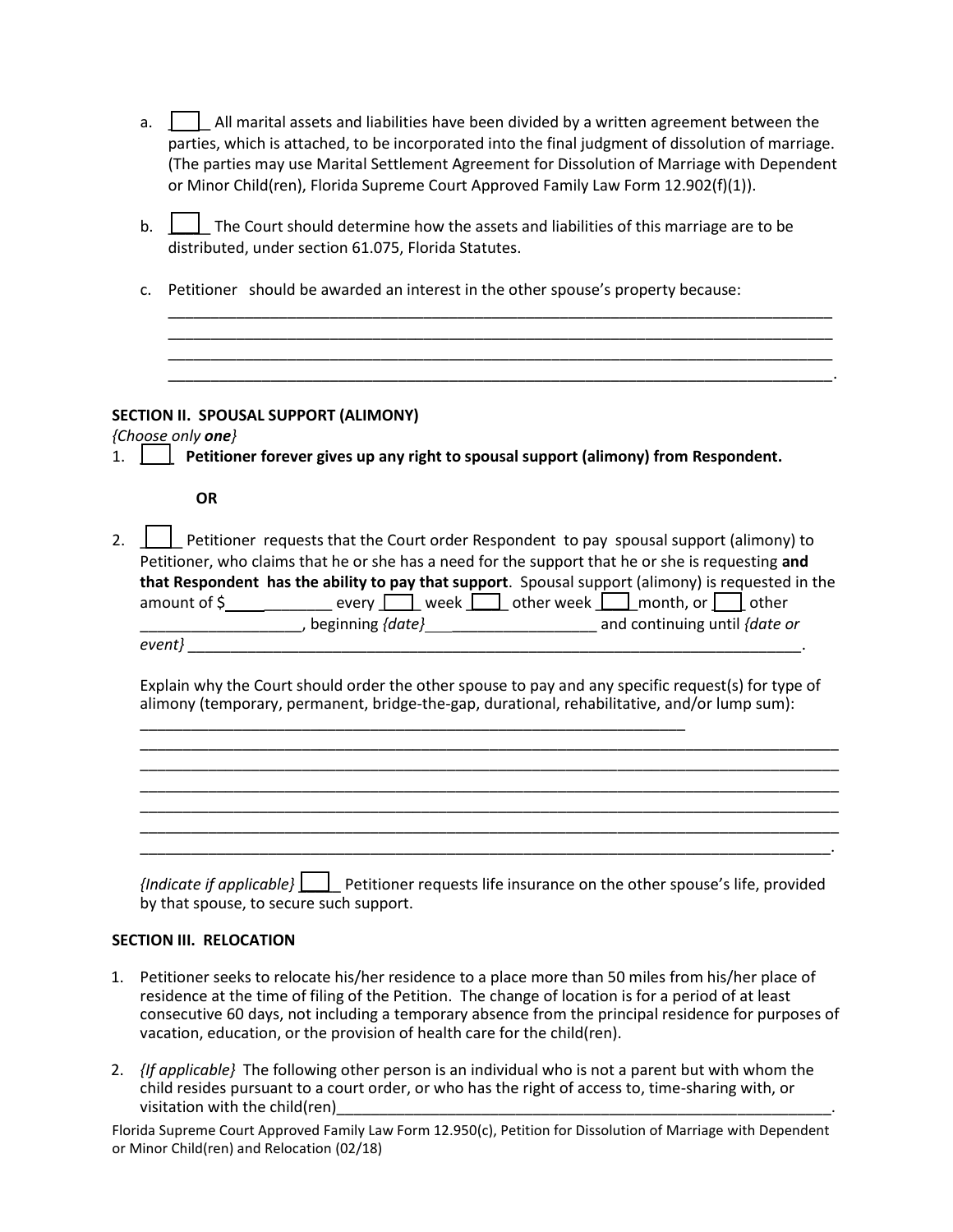3. Pursuant to Section 61.13001(3), Florida Statutes, the following information is provided:

|    | a.                                                                                                                                                                                               | The location of the intended new residence, including the state, city, and physical address, if<br>known, is:                                                                                                    |  |
|----|--------------------------------------------------------------------------------------------------------------------------------------------------------------------------------------------------|------------------------------------------------------------------------------------------------------------------------------------------------------------------------------------------------------------------|--|
|    | b.                                                                                                                                                                                               | The mailing address of the new physical residence, if not the same as the physical address, is:                                                                                                                  |  |
|    | c.                                                                                                                                                                                               | The home telephone number of the intended new residence, if known, is:                                                                                                                                           |  |
| d. |                                                                                                                                                                                                  | The date of the intended move or proposed relocation is: _______________________________.                                                                                                                        |  |
|    | e.                                                                                                                                                                                               | The specific reasons for the proposed relocation are:                                                                                                                                                            |  |
|    |                                                                                                                                                                                                  |                                                                                                                                                                                                                  |  |
|    |                                                                                                                                                                                                  | <u> 1989 - Johann John Stone, markin film fan de ferske fan de ferske fan de ferske fan de ferske fan de ferske</u><br>Attach additional sheets, if necessary.                                                   |  |
|    |                                                                                                                                                                                                  |                                                                                                                                                                                                                  |  |
|    | f.                                                                                                                                                                                               | One of the reasons for the proposed relocation is a job<br>$\blacksquare$ Yes $\blacksquare$ No. A copy of the written job offer is attached to this Petition.                                                   |  |
|    | 4. The relocation and time-sharing have been agreed to by the parties. {Choose only <b>one</b> } $\Box$ Yes<br>$\Box$ No. If yes, attach a copy of the Agreement for Relocation to the Petition. |                                                                                                                                                                                                                  |  |
|    |                                                                                                                                                                                                  | Failure to obtain an Order prior to the relocation renders the petition to relocate legally insufficient.                                                                                                        |  |
|    |                                                                                                                                                                                                  | SECTION IV. PARENTING PLAN ESTABLISHING PARENTAL RESPONSIBILITY AND TIME-SHARING                                                                                                                                 |  |
|    |                                                                                                                                                                                                  | 1. The minor child(ren) currently reside(s) with $\Box$ Petitioner $\Box$ Respondent $\Box$ Other                                                                                                                |  |
|    |                                                                                                                                                                                                  | 2. Parental Responsibility.<br>It is in the child(ren)'s best interests that parental responsibility be: {Choose only one}                                                                                       |  |
|    | a.                                                                                                                                                                                               | $\mathsf{L}$ shared by both parents;                                                                                                                                                                             |  |
|    | b.                                                                                                                                                                                               | awarded solely to $\Box$ Petitioner $\Box$ Respondent. Shared parental responsibility<br>would be detrimental to the child(ren) because: ________________________________                                        |  |
|    |                                                                                                                                                                                                  |                                                                                                                                                                                                                  |  |
| 3. |                                                                                                                                                                                                  | Parenting Plan and Time-Sharing.                                                                                                                                                                                 |  |
|    |                                                                                                                                                                                                  | It is in the best interests of the child(ren) that the family be ordered to comply with a Parenting Plan<br>that $\Box$ includes $\Box$ does not include parental time-sharing with the child(ren). For purposes |  |

 of a Parenting Plan, the Petitioner will be referred to as Parent *{name or designation}*  Florida Supreme Court Approved Family Law Form 12.950(c), Petition for Dissolution of Marriage with Dependent

or Minor Child(ren) and Relocation (02/18)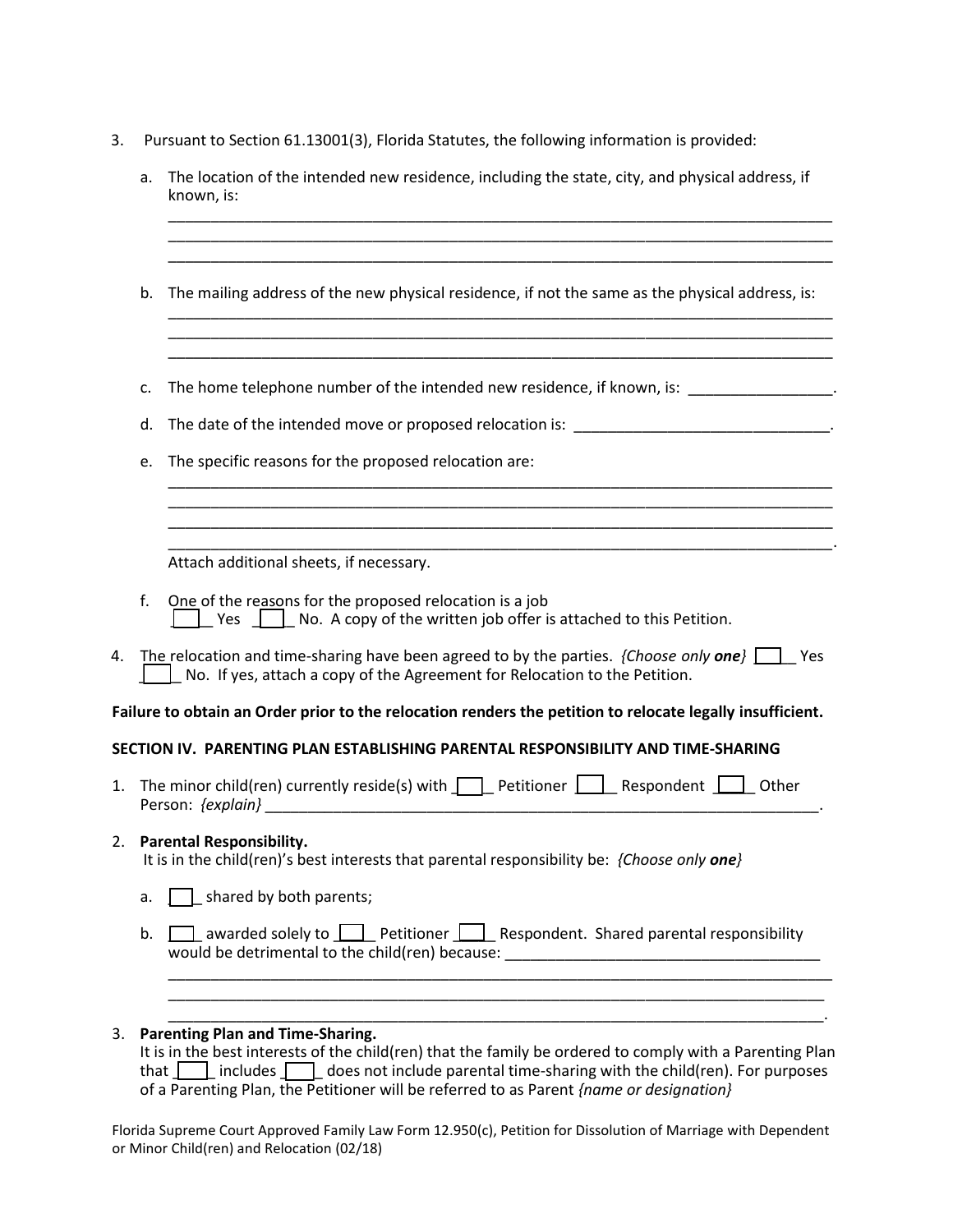*\_\_\_\_\_*\_\_\_\_\_\_\_\_\_\_\_\_\_,and the Respondent will be referred to as Parent *{name or designation}*  \_\_\_\_\_\_\_\_\_\_\_\_\_\_\_\_\_\_. Petitioner states that it is in the best interests of the child (ren) that:

 *{Choose only one}* 

a. **Letter** The attached proposed Parenting Plan should be adopted by the court. The parties: *{Choose only one}* <u>| |</u> have | | have **not** agreed to the Parenting Plan.

**\_\_\_\_\_\_\_\_\_\_\_\_\_\_\_\_\_\_\_\_\_\_\_\_\_\_\_\_\_\_\_\_\_\_\_\_\_\_\_\_\_\_\_\_\_\_\_\_\_\_\_\_\_\_\_\_\_\_\_\_\_\_\_\_\_\_\_\_\_\_\_\_\_\_\_ \_\_\_\_\_\_\_\_\_\_\_\_\_\_\_\_\_\_\_\_\_\_\_\_\_\_\_\_\_\_\_\_\_\_\_\_\_\_\_\_\_\_\_\_\_\_\_\_\_\_\_\_\_\_\_\_\_\_\_\_\_\_\_\_\_\_\_\_\_\_\_\_\_\_\_** 

\_\_\_\_\_\_\_\_\_\_\_\_\_\_\_\_\_\_\_\_\_\_\_\_\_\_\_\_\_\_\_\_\_\_\_\_\_\_\_\_\_\_\_\_\_\_\_\_\_\_\_\_\_\_\_\_\_\_\_\_\_\_\_\_\_\_\_\_\_\_\_\_\_\_\_\_\_\_ \_\_\_\_\_\_\_\_\_\_\_\_\_\_\_\_\_\_\_\_\_\_\_\_\_\_\_\_\_\_\_\_\_\_\_\_\_\_\_\_\_\_\_\_\_\_\_\_\_\_\_\_\_\_\_\_\_\_\_\_\_\_\_\_\_\_\_\_\_\_\_\_\_\_\_\_\_\_

\_\_\_\_\_\_\_\_\_\_\_\_\_\_\_\_\_\_\_\_\_\_\_\_\_\_\_\_\_\_\_\_\_\_\_\_\_\_\_\_\_\_\_\_\_\_\_\_\_\_\_\_\_\_\_\_\_\_\_\_\_\_\_\_\_\_\_\_\_\_\_\_\_\_\_\_\_\_.

\_\_\_\_\_\_\_\_\_\_\_\_\_\_\_\_\_\_\_\_\_\_\_\_\_\_\_\_\_\_\_\_\_\_\_\_\_\_\_\_\_\_\_\_\_\_\_\_\_\_\_\_\_\_\_\_\_\_\_\_\_\_\_\_\_\_\_\_\_\_\_\_\_\_\_\_\_\_\_\_\_\_ \_\_\_\_\_\_\_\_\_\_\_\_\_\_\_\_\_\_\_\_\_\_\_\_\_\_\_\_\_\_\_\_\_\_\_\_\_\_\_\_\_\_\_\_\_\_\_\_\_\_\_\_\_\_\_\_\_\_\_\_\_\_\_\_\_\_\_\_\_\_\_\_\_\_\_\_\_\_\_\_\_\_ \_\_\_\_\_\_\_\_\_\_\_\_\_\_\_\_\_\_\_\_\_\_\_\_\_\_\_\_\_\_\_\_\_\_\_\_\_\_\_\_\_\_\_\_\_\_\_\_\_\_\_\_\_\_\_\_\_\_\_\_\_\_\_\_\_\_\_\_\_\_\_\_\_\_\_\_\_\_\_\_\_\_

\_\_\_\_\_\_\_\_\_\_\_\_\_\_\_\_\_\_\_\_\_\_\_\_\_\_\_\_\_\_\_\_\_\_\_\_\_\_\_\_\_\_\_\_\_\_\_\_\_\_\_\_\_\_\_\_\_\_\_\_\_\_\_\_\_\_\_\_\_\_\_\_\_\_\_\_\_\_\_\_\_\_ \_\_\_\_\_\_\_\_\_\_\_\_\_\_\_\_\_\_\_\_\_\_\_\_\_\_\_\_\_\_\_\_\_\_\_\_\_\_\_\_\_\_\_\_\_\_\_\_\_\_\_\_\_\_\_\_\_\_\_\_\_\_\_\_\_\_\_\_\_\_\_\_\_\_\_\_\_\_\_\_\_\_ \_\_\_\_\_\_\_\_\_\_\_\_\_\_\_\_\_\_\_\_\_\_\_\_\_\_\_\_\_\_\_\_\_\_\_\_\_\_\_\_\_\_\_\_\_\_\_\_\_\_\_\_\_\_\_\_\_\_\_\_\_\_\_\_\_\_\_\_\_\_\_\_\_\_\_\_\_\_\_\_\_\_

**\_\_\_\_\_\_\_\_\_\_\_\_\_\_\_\_\_\_\_\_\_\_\_\_\_\_\_\_\_\_\_\_\_\_\_\_\_\_\_\_\_\_\_\_\_\_\_\_\_\_\_\_\_\_\_\_\_\_\_\_\_\_\_\_\_\_\_\_\_\_\_\_\_\_\_\_\_\_\_\_\_.** 

\_\_\_\_\_\_\_\_\_\_\_\_\_\_\_\_\_\_\_\_\_\_\_\_\_\_\_\_\_\_\_\_\_\_\_\_\_\_\_\_\_\_\_\_\_\_\_\_\_\_\_\_\_\_\_\_\_\_\_\_\_\_\_\_\_\_\_\_\_\_\_\_\_\_\_\_\_\_\_\_\_.

**b.**  $\Box$  **Each child will have time-sharing with both parents as follows:** 

**\_\_\_\_\_\_\_\_\_\_\_\_\_\_\_\_\_\_\_\_\_\_\_\_\_\_\_\_\_\_\_\_\_\_\_\_\_\_\_\_\_\_\_\_\_\_\_\_\_\_\_\_\_\_\_\_\_\_\_\_\_\_\_\_\_\_\_\_\_\_\_\_\_\_\_**   $\sqrt{}$  Indicate if a separate sheet is attached.

c.  $\Box$  The court should establish a Parenting Plan with the following provisions for:  $\boxed{\underline{\qquad}}$  No time-sharing for Parent  $\line{\qquad}$ *{Insert name or designation of the appropriate parent in the space provided}*   $\Box$  Limited time-sharing with Parent  $\Box$ **Letter** Supervised Time-Sharing for Parent **Letter** Supervised Time-Sharing for Parent **Letter** Supervised or third-party exchange of the child(ren) \_\_\_\_\_ Time-Sharing Schedule as follows:

- 4. The proposed post-relocation transportation arrangements are as follows: \_\_\_\_\_\_\_\_\_\_\_\_\_\_\_\_\_\_\_\_\_\_\_
- 5. Explain why the relocation time-sharing schedule is in the best interests of the child(ren):

## **SECTION V. CHILD SUPPORT**

 *{Indicate all that apply}* 

- should be ordered retroactive to: 1. **I. Petitioner requests that the Court award child support as determined by Florida's child** support guidelines, section 61.30, Florida Statutes. A completed Child Support Guidelines Worksheet, Florida Family Law Rules of Procedure Form 12.902(e), is, or will be filed. Such support
	- a.  $\Box$  the date of separation *{date}* \_\_\_\_\_\_\_\_\_\_\_\_\_\_\_\_\_\_\_\_\_\_\_\_
	- b.  $\Box$  the date of the filing of this petition.
	- c. \_\_\_\_ other *{date}*\_\_\_\_\_\_\_\_\_\_\_\_\_\_\_\_\_ *{explain}* \_\_\_\_\_\_\_\_\_\_\_\_\_\_\_\_\_\_\_\_\_\_\_\_\_\_\_\_\_\_\_\_\_\_\_\_\_\_
- 2.  $\Box$  Petitioner requests that the Court award child support to be paid beyond the age of 18 years because:

a. \_\_\_\_\_ the following child(ren): *{name(s)}* \_\_\_\_\_\_\_\_\_\_\_\_\_\_\_\_\_\_\_\_\_\_\_\_\_\_\_\_\_\_\_\_\_\_\_\_\_\_\_\_\_\_\_\_\_

is (are) dependent because of a mental or physical incapacity which began before the age of 18. *{explain}*\_\_\_\_\_\_\_\_\_\_\_\_\_\_\_\_\_\_\_\_\_\_\_\_\_\_\_\_\_\_\_\_\_\_\_\_\_\_\_\_\_\_\_\_\_\_\_\_\_\_\_\_\_\_\_\_\_\_\_\_\_\_\_\_\_\_\_\_\_\_\_

 or Minor Child(ren) and Relocation (02/18) Florida Supreme Court Approved Family Law Form 12.950(c), Petition for Dissolution of Marriage with Dependent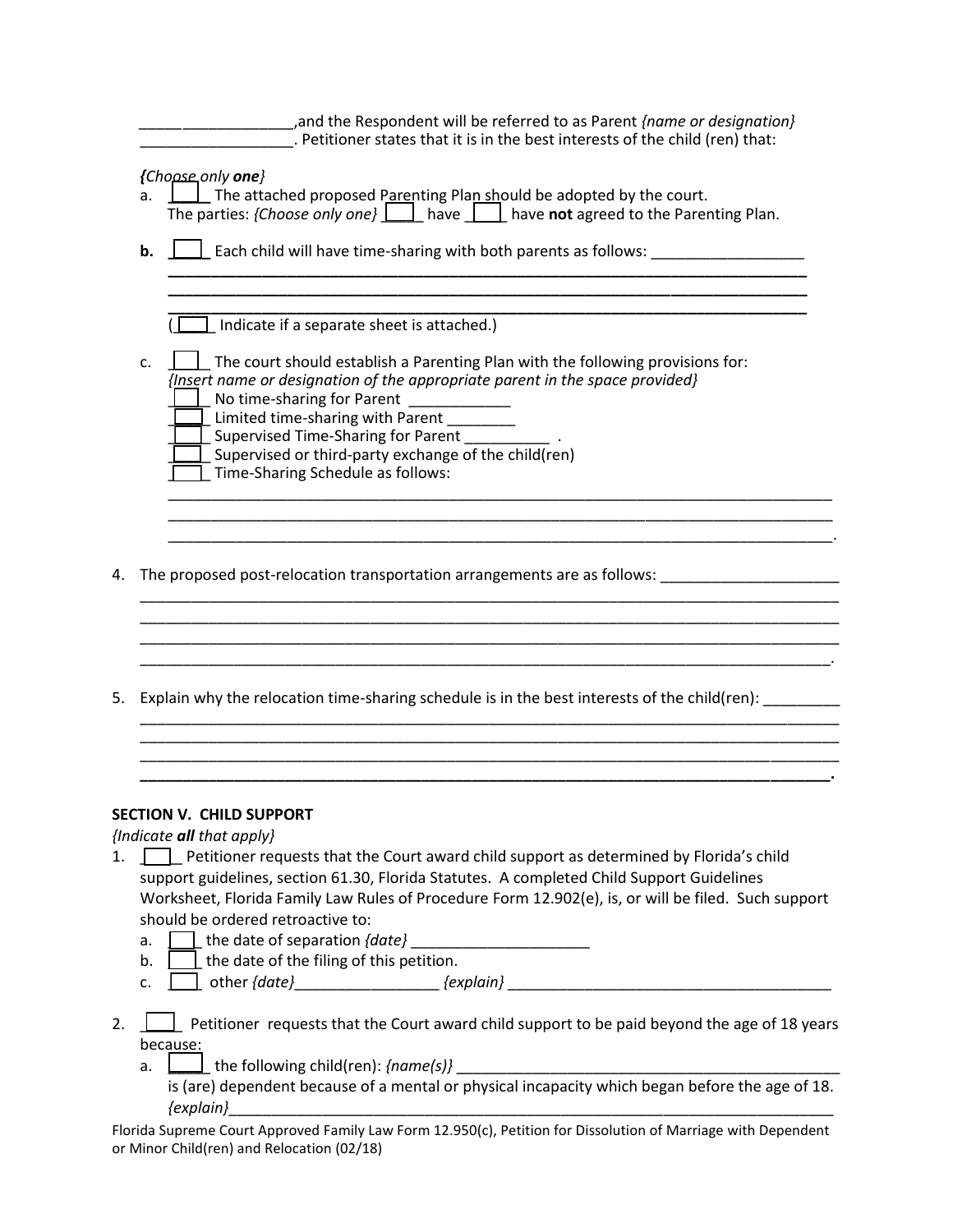b. \_\_\_\_\_ the following child(ren): *{name(s)}* \_\_\_\_\_\_\_\_\_\_\_\_\_\_\_\_\_\_\_\_\_\_\_\_\_\_\_\_\_\_\_\_\_\_\_\_\_\_\_\_\_\_\_\_ is (are) dependent in fact; is (are) in high school; between the ages of 18 and 19; and is (are) performing in good faith with reasonable expectation of graduation before the age of 19.

\_\_\_\_\_\_\_\_\_\_\_\_\_\_\_\_\_\_\_\_\_\_\_\_\_\_\_\_\_\_\_\_\_\_\_\_\_\_\_\_\_\_\_\_\_\_\_\_\_\_\_\_\_\_\_\_\_\_\_\_\_\_\_\_\_\_\_\_\_\_\_\_\_\_\_\_\_\_

- 3.  $\Box$  Petitioner requests that the Court award a child support amount that is more than or less than Florida's child support guidelines. Petitioner understands that Motion to Deviate from Child Support Guidelines, Florida Supreme Court Approved Family Law Form 12.943, **must** be filed before the court will consider this request.
- *{Choose only one}*  4.  $\Box$  Petitioner requests that medical/dental insurance for the minor child(ren) be provided by:
	- a. **| |** Petitioner
	- b. **Nespondent**
- 5. \_\_\_\_Petitioner requests that uninsured medical/dental expenses for the child(ren) be paid: *{Choose only one}* 
	- a. **L**by Petitioner;
	- by Respondent;
	- b.  $\bigsqcup$  by Respondent;<br>c.  $\bigsqcup$  by the parties equally *{each spouse pays one-half};*
	- Law Rules of Procedure Form 12.902(e); d.  $\Box$  according to the percentages in the Child Support Guidelines Worksheet, Florida Family

\_\_\_\_\_\_\_\_\_\_\_\_\_\_\_\_\_\_\_\_\_\_\_\_\_\_\_\_\_\_\_\_\_\_\_\_\_\_\_\_\_\_\_\_\_\_\_\_\_\_\_\_\_\_\_\_\_\_\_\_\_\_\_\_\_\_\_\_\_\_\_\_\_\_\_\_\_\_ \_\_\_\_\_\_\_\_\_\_\_\_\_\_\_\_\_\_\_\_\_\_\_\_\_\_\_\_\_\_\_\_\_\_\_\_\_\_\_\_\_\_\_\_\_\_\_\_\_\_\_\_\_\_\_\_\_\_\_\_\_\_\_\_\_\_\_\_\_\_\_\_\_\_\_\_\_\_

- e. \_\_\_\_Other *{explain}*: \_\_\_\_\_\_\_\_\_\_\_\_\_\_\_\_\_\_\_\_\_\_\_\_\_\_\_\_\_\_\_\_\_\_\_\_\_\_\_\_\_\_\_\_\_\_\_\_\_\_\_\_\_\_\_\_\_\_\_\_\_
- 6.  $\Box$  Petitioner requests that life insurance to secure child support be provided by:
	- Petitioner;
	- a.  $\Box$  Petitioner;<br>b.  $\Box$  Respondent;
	- c.  $\Box$  Both.

## **SECTION VI. OTHER**

- 1.  $\Box$  Petitioner requests to be known by the following former name, which was *{full legal name}*\_\_\_\_\_\_\_\_\_\_\_\_\_\_\_\_\_\_\_\_\_\_\_\_\_\_\_\_\_\_\_\_\_\_\_\_\_\_\_\_\_\_\_\_\_\_\_\_\_\_\_\_\_\_\_\_\_\_\_\_\_\_\_.
- 2. Other relief *{specify}*:

#### **SECTION VII. REQUEST**

*{This section summarizes what you are asking the Court to include in the final judgment of dissolution of marriage.}* 

\_\_\_\_\_\_\_\_\_\_\_\_\_\_\_\_\_\_\_\_\_\_\_\_\_\_\_\_\_\_\_\_\_\_\_\_\_\_\_\_\_\_\_\_\_\_\_\_\_\_\_\_\_\_\_\_\_\_\_\_\_\_\_\_\_\_\_\_\_\_\_\_\_\_\_\_\_\_\_\_\_\_ \_\_\_\_\_\_\_\_\_\_\_\_\_\_\_\_\_\_\_\_\_\_\_\_\_\_\_\_\_\_\_\_\_\_\_\_\_\_\_\_\_\_\_\_\_\_\_\_\_\_\_\_\_\_\_\_\_\_\_\_\_\_\_\_\_\_\_\_\_\_\_\_\_\_\_\_\_\_\_\_\_\_ \_\_\_\_\_\_\_\_\_\_\_\_\_\_\_\_\_\_\_\_\_\_\_\_\_\_\_\_\_\_\_\_\_\_\_\_\_\_\_\_\_\_\_\_\_\_\_\_\_\_\_\_\_\_\_\_\_\_\_\_\_\_\_\_\_\_\_\_\_\_\_\_\_\_\_\_\_\_\_\_\_\_

\_\_\_\_\_\_\_\_\_\_\_\_\_\_\_\_\_\_\_\_\_\_\_\_\_\_\_\_\_\_\_\_\_\_\_\_\_\_\_\_\_\_\_\_\_\_\_\_\_\_\_\_\_\_\_\_\_\_\_\_\_\_\_\_\_\_\_\_\_\_\_\_\_\_\_\_\_\_\_\_\_.

\_\_\_\_\_Petitioner requests that the Court enter an order dissolving the marriage **and**:

 *{Indicate all that apply}*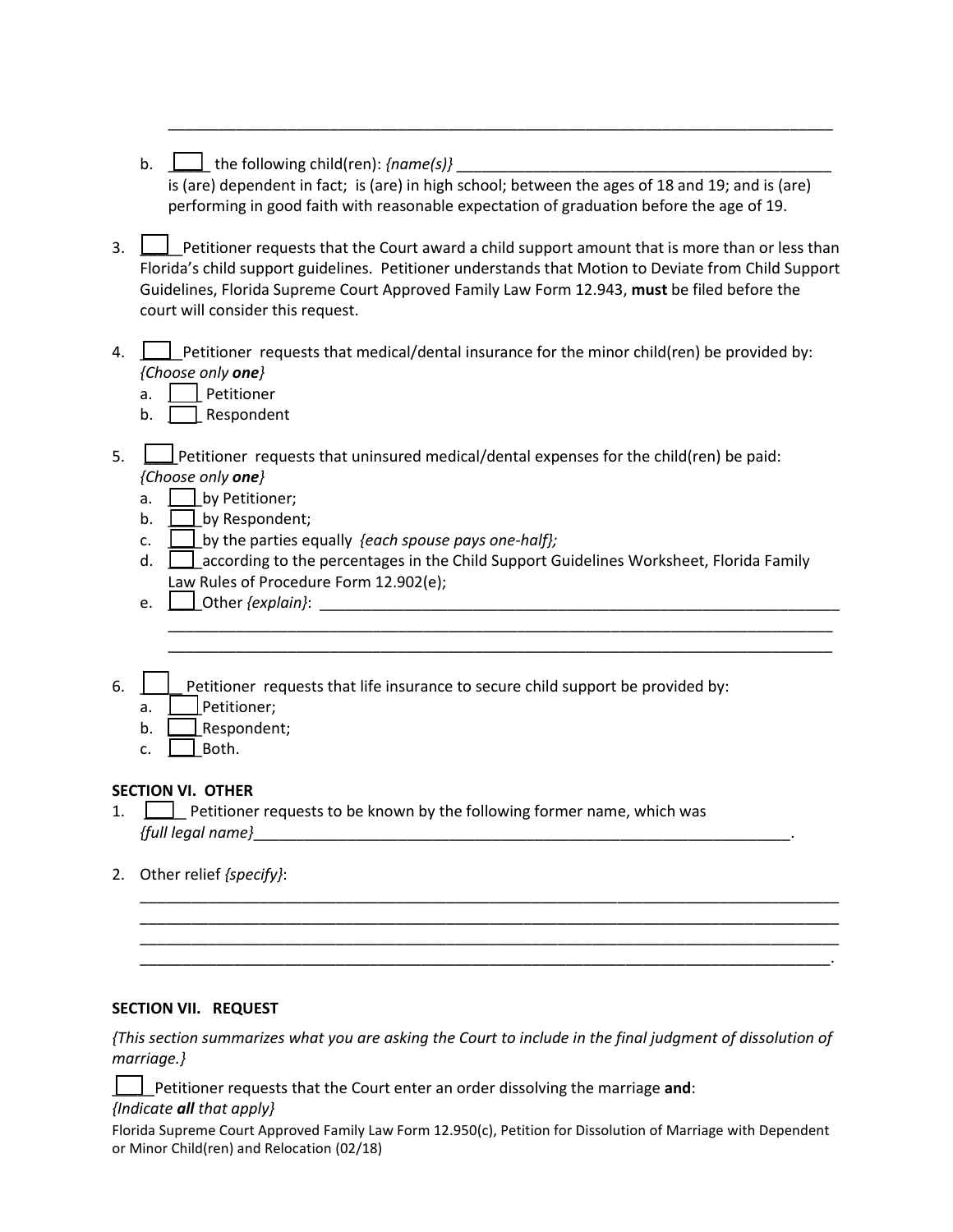- 1.  $\Box$  distribute marital assets and liabilities as requested in Section I of this petition;
- 2.  $\Box$  award spousal support (alimony) as requested in Section II of this petition;
- sharing for the dependent or minor child(ren) common to both parties, as requested in Section IV of 3.  $\Box$  adopt or establish a Parenting Plan containing provisions for parental responsibility and timethis petition;
- 4. **If all permit relocation in accordance with Section III of this petition;**
- 5.  $\Box$  establish child support for the dependent or minor child(ren) common to both parties, as requested in Section V of this petition;
- 6.  $\Box$  restore Petitioner's former name as requested in Section VI of this petition;
- 7. **If a** award other relief as requested in Section VI of this petition; and any other terms the Court deems necessary.

## **SERVICE OF THIS PETITION TO RELOCATE. IF YOU FAIL TO TIMELY OBJECT TO THE RELOCATION, THE RELOCATION WILL BE ALLOWED, UNLESS IT IS NOT IN THE BEST INTERESTS OF THE CHILD, WITHOUT FURTHER NOTICE AND WITHOUT A HEARING. A RESPONSE TO THE PETITION OBJECTING TO THE RELOCATION MUST BE MADE IN WRITING, FILED WITH THE COURT, AND SERVED ON THE SPOUSE SEEKING TO RELOCATE WITHIN 20 DAYS AFTER**

The Response is in the form of an Answer and it must be sworn to under oath and must include the specific factual basis supporting the reasons for objecting to the relocation, including a statement of the amount of participation or involvement you currently have or have had in the life of the child(ren).